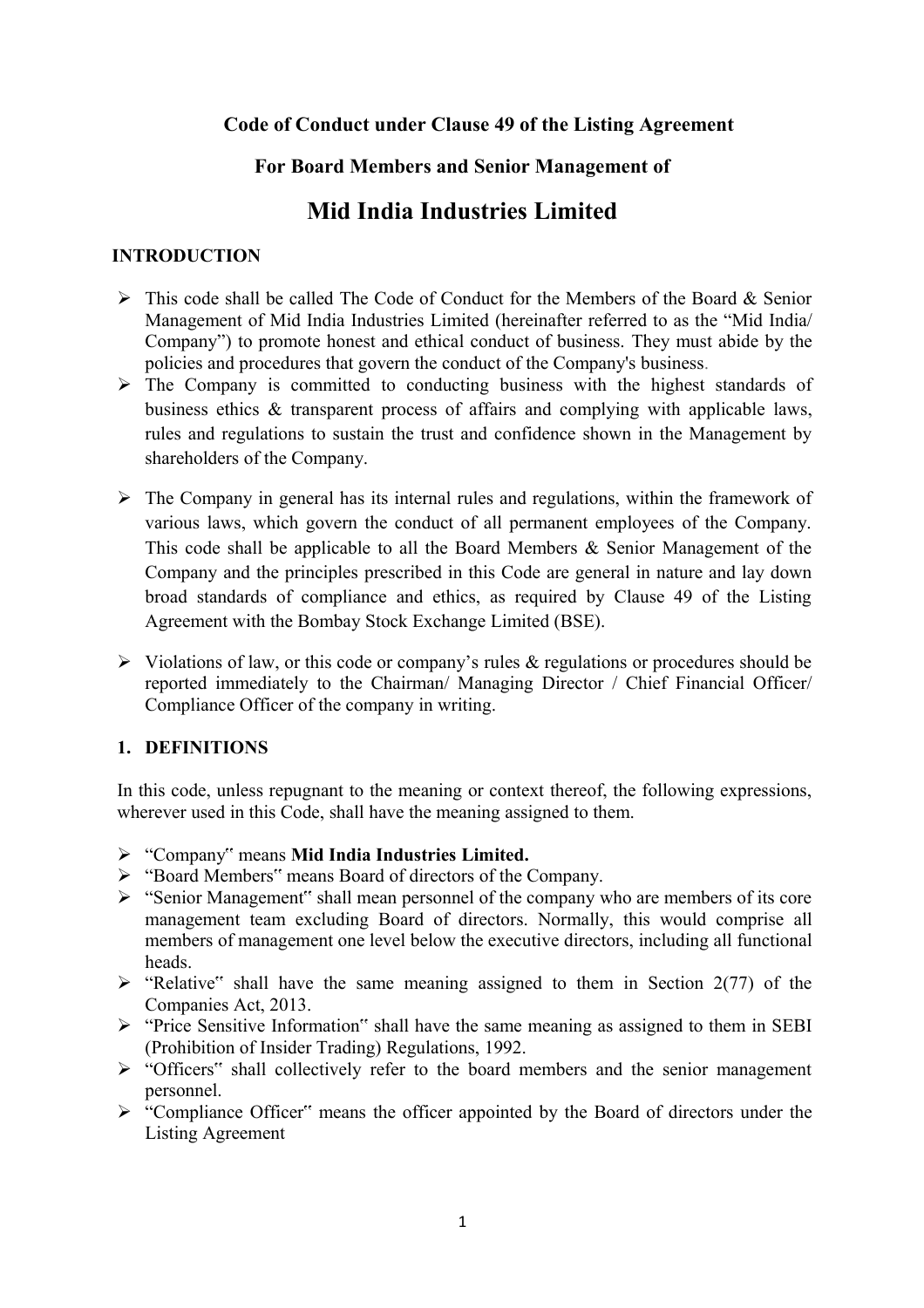#### **2. COMPLIANCE**

All Board Members and senior management personnel of the Company shall affirm compliance with this Code on annual basis in such form as may be prescribed (Annexure I) and send it to the Compliance Officer by 30th April each year. The annual report of the Company shall contain a declaration to this effect.

#### **3. CODE OF CONDUCT**

Every Officer shall act within the authority conferred upon him by the Company and under applicable law, keeping the best interests of the Company and adhere to the following and will:

- $\triangleright$  act in the best interests of, and fulfil their fiduciary obligations to the company.
- $\triangleright$  act honestly, fairly, ethically and with integrity.
- $\triangleright$  conduct themselves in a professional, courteous and respectful manner and not to the improper advantage of their position.
- $\triangleright$  will deal fairly with all stakeholders.
- $\triangleright$  comply with all applicable laws, rules and regulations;
- $\triangleright$  act in good faith, responsibly with due care, competence and diligence, without allowing their independent judgement to be subordinated.
- $\triangleright$  not use the company"s property or position for personal gain.
- $\triangleright$  will not accept from or give to stakeholder"s gifts or other benefits not customary in normal social intercourse.
- $\triangleright$  not use any information or opportunity received by them in their capacity as Director or senior management in a manner that would be detrimental to the company"s interests.
- $\triangleright$  act in a manner to enhance and maintain the reputation of the company.
- $\triangleright$  abstain from discussion, voting or otherwise influencing a decision on any matter that may come before the Board in which they may have conflict or potential conflict of interest.
- $\triangleright$  disclose any personal interest and abstain from discussion, voting or otherwise influencing a decision on any matter that may come before the Board in which they may have conflict or potential conflict of interest.
- $\triangleright$  respect the confidentiality of information relating to the affairs of the company acquired in the course of their service as Director or senior management, except when authorized or legally required to disclose such information.
- $\triangleright$  not use confidential information acquired in the course of their service as Director or senior management for their personal advantage or for the advantage of any other entity.
- $\triangleright$  help create and maintain a culture of high ethical standards and commitment to compliance.

# **4. AMENDMENT TO THE CODE**

The provisions of this Code can be amended and modified by the Board of directors of the Company from time to time and all such amendments and modifications shall take effect from the date stated therein.

This Code and any amendment thereto shall be posted on the website of the Company.